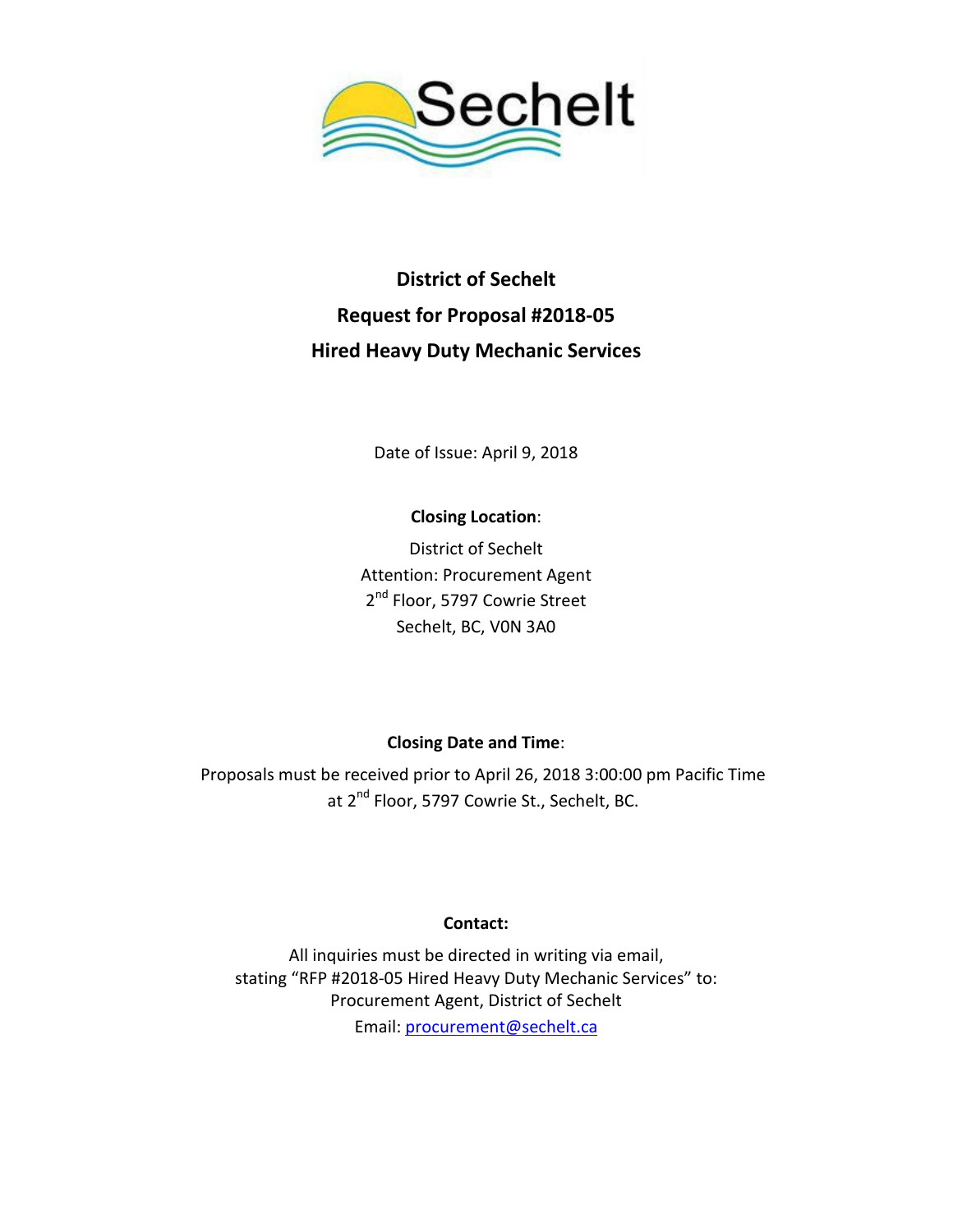

#### **1. OVERVIEW**

The District of Sechelt (the "District") is requesting Proposals for the provision of all necessary materials, labour, tools and equipment for the provision of hired heavy duty mechanic services on an "as and when needed" basis, including routine and emergency situations.

The District of Sechelt is located on the west coast of British Columbia ("BC") approximately 30 kilometres ("km") north of Vancouver. The region, known as the Sunshine Coast, includes approximately 3900 square km on the Sechelt Peninsula surrounded by the waters of the Strait of Georgia, Howe Sound, and Sechelt Inlet. The Sunshine Coast does not have an overland route to the BC mainland and is dependent on the BC Ferry Corporation for movement of vehicles. A passenger ferry service runs between Horseshoe Bay and Langdale in the south and a smaller passenger service between Earl's Cove and Saltery Bay in the north.

This Request for Proposal ("RFP") is being issued through the local newspaper, and electronically through BC Bid [\(www.bcbid.gov.bc.ca\)](http://www.bcbid.gov.bc.ca/), CivicInfo BC (www.civicinfo.bc.ca) and the District's website [\(www.sechelt.ca\)](http://www.sechelt.ca/).

#### **Intended Term of Agreement**

The successful Proponent will enter an Agreement with the District for a three (3) year term.

#### **Definitions**

Throughout this RFP the following additional definitions apply:

**"24/7"** means twenty-four (24) hours a day, seven (7) days a week, three hundred sixty-five (365) days per year.

**"Addendum"** or **"Addenda"** means document(s) issued by the District as a supplement to this RFP that corrects errors, explains inconsistencies, provides clarifications or responses to questions submitted by Proponents or otherwise details or updates information provided in the RFP.

**"Agreement"** means a legal document and any attachments that bind the District to other parties subject to the terms of the RFP.

**"Business Days"** means Monday through Friday, inclusive, excluding statutory holidays.

**"Closing Date and Time"** means the closing date and time as set out on the cover page of the RFP.

**"District"** means the District of Sechelt, BC.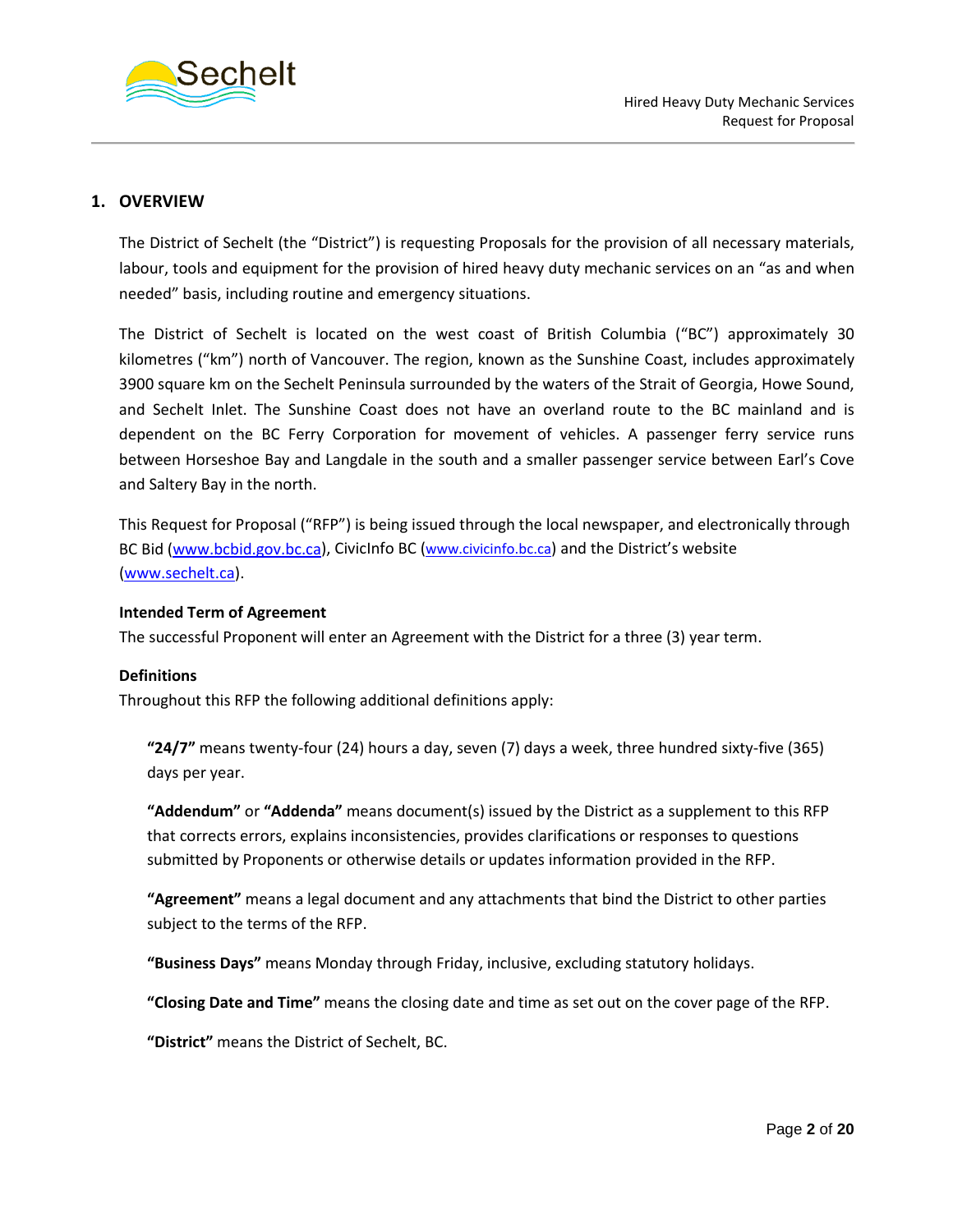

**"MB"** means megabyte, which is equal to 1024 kilobytes or 1,048,576 bytes of digital information.

**"Must," "Shall,"** or **"Mandatory"** means a requirement of this RFP that must be met in order for a Proposal to receive consideration.

**"Proponent"** means an individual, partnership or company that submits, or intends to submit, a Proposal in response to this RFP.

**"Proposal"** means a response/submission provided by a Proponent in response to this RFP.

**"RFP"** means this Request for Proposal, including all appendices, schedules and addenda.

**"Should"** means a requirement having a signification degree of importance to the objectives of this RFP.

**"USB Stick"** means an external flash drive that can be used with any computer that has a USB port.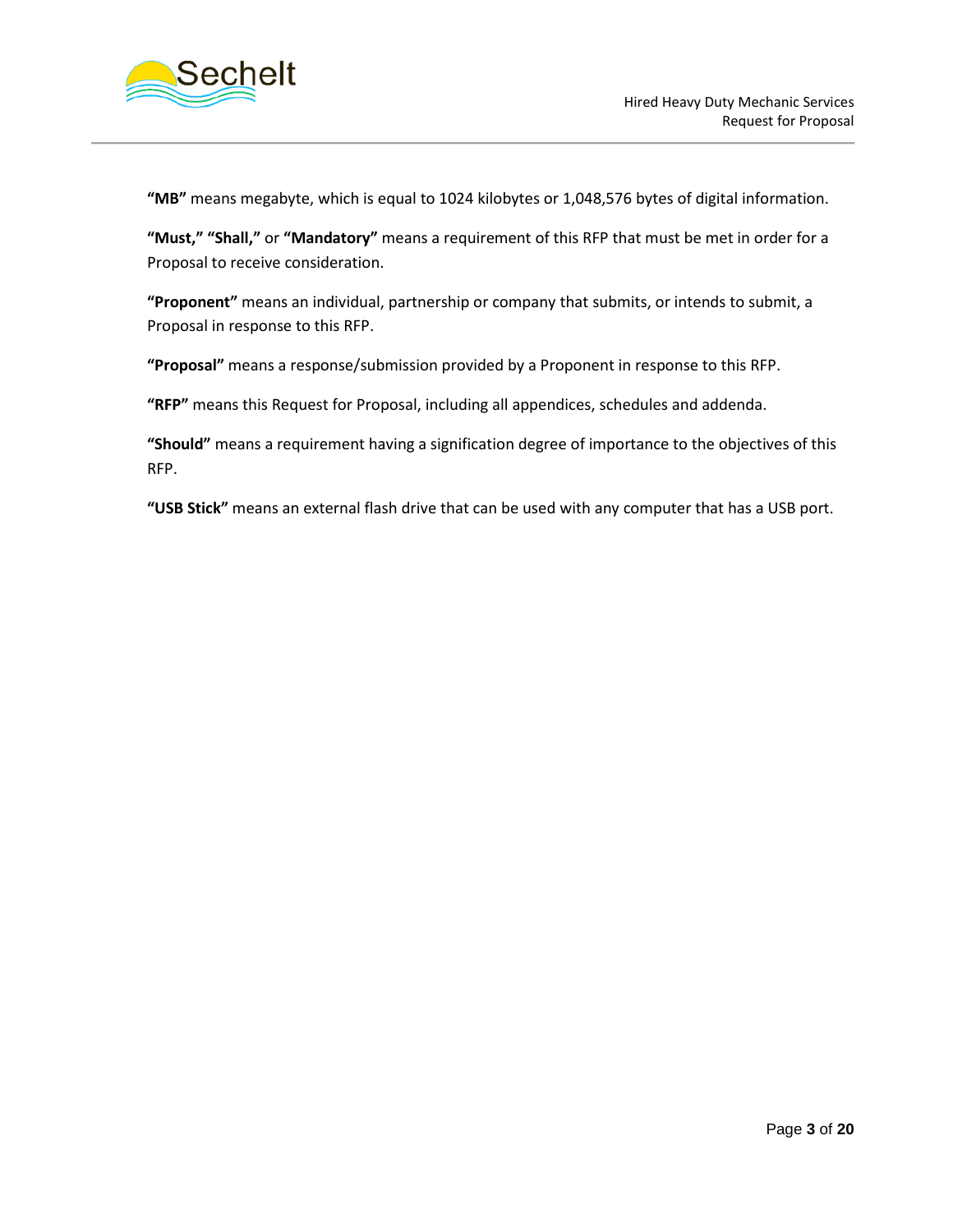

#### **2. SCOPE OF WORK & SPECIFICATIONS**

The scope of work under this RFP includes all necessary materials, labour, tools and equipment for the provision of heavy duty mechanic services for regular and emergency maintenance of District-owned and operated equipment, including, but not limited to, the items listed in Table 1.

All regular maintenance services will be completed at the District's Public Works Yard located at 5445 Allen Road, Sechelt, BC.

Emergency services could be required anywhere on the Sunshine Coast, and must be available 24/7, on an "as and when required" basis.

| <b>Example of equipment to be serviced</b> |                         |  |
|--------------------------------------------|-------------------------|--|
| Asphalt equipment                          | Hiab equipment          |  |
| <b>Backhoes</b>                            | <b>Mowers</b>           |  |
| Dump trucks, single axel                   | Skid steers             |  |
| Duty trucks, light and medium              | Snow clearing equipment |  |
| Excavators                                 | Sweeping equipment      |  |
| Flail equipment                            | <b>Tractors</b>         |  |
| Graders                                    | <b>Trailers</b>         |  |

#### *Table 1 Equipment Specifications*

#### **Location Considerations**

Sechelt is located on the Sunshine Coast, 30 kilometers northwest of Vancouver, BC and is only accessible by BC Ferries or by barge. Proponents should take this into consideration when preparing their Proposals. It may be beneficial for Proponents to conduct a visit of the area before submitting a Proposal.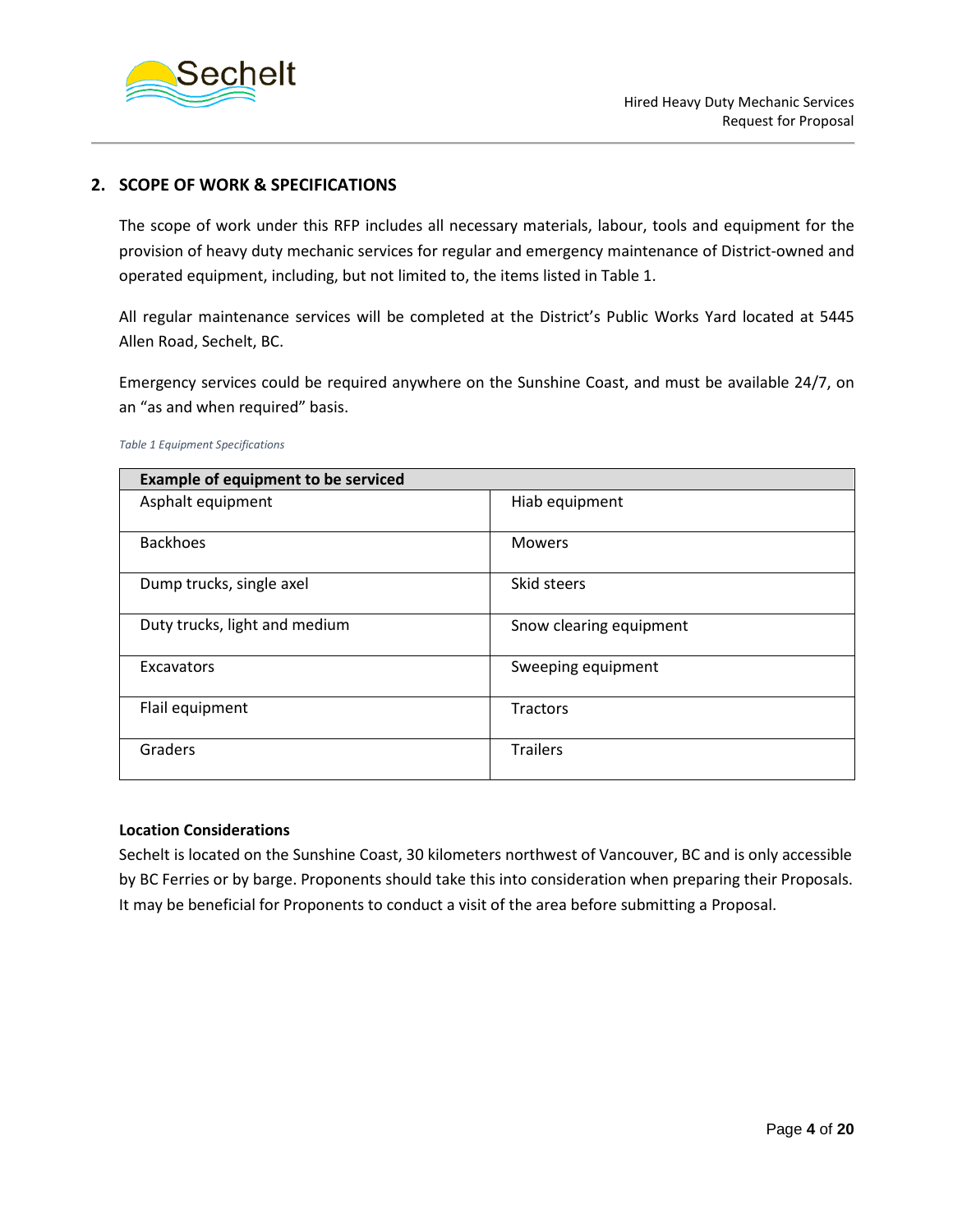

#### **3. SUBMITTING A PROPOSAL**

Proponents are solely responsible for submitting their Proposals on or before *April 26, 2018, 3:00:00 pm Pacific Time;* and to ensure their Proposals are received when, where and as specified in this RFP. The District is not responsible for lost, misplaced or incorrectly delivered Proposals.

Proposals may be delivered in one (1) of the following two (2) methods *only*:

1. **By hand/courier delivery***:* Proponents should submit two (2) hard copies and one (1) digital copy of their Proposal on a USB Stick (PDF format only) in a sealed envelope/package clearly marked "RFP #2018-05 Hired Heavy Duty Mechanic Services; Attention: Procurement." Proposals must be delivered to: The District of Sechelt,  $2^{nd}$  Floor, 5797 Cowrie St., Sechelt, BC;

OR

2. **By Email:** Proponents should submit one (1) digital copy of their Proposal in PDF format only to [procurement@sechelt.ca,](mailto:procurement@sechelt.ca) with the subject line clearly marked "RFP #2018-05 Hired Heavy Duty Mechanic Services; Attention: Procurement."

#### **Note that the maximum file size limit is 15MB, or less.**

Electronically submitted Proposals will be deemed to be successfully received when the time as posted on the email is at or before the Closing Date and Time. The District will not be liable for any delay for any reason including technological delays, spam filters, firewalls, job queue, file size limitations, etc.

Proposals received by facsimile (fax) will not be accepted. Proposals received after the Closing Date and Time will be rejected and returned to the bidder unopened. Proposals received in a language other than English will not be considered.

#### **Proponent Expenses**

Proponents are solely responsible for their own expense in preparing, delivering or submitting a Proposal, and for subsequent negotiations with the District, if any. The District will not be liable to any Proponent for any claims, whether for costs, expenses, damages, losses or liability incurred by the Proponent in preparing its Proposal, loss of anticipated profit in connection with any final Agreement, or any other matter whatsoever.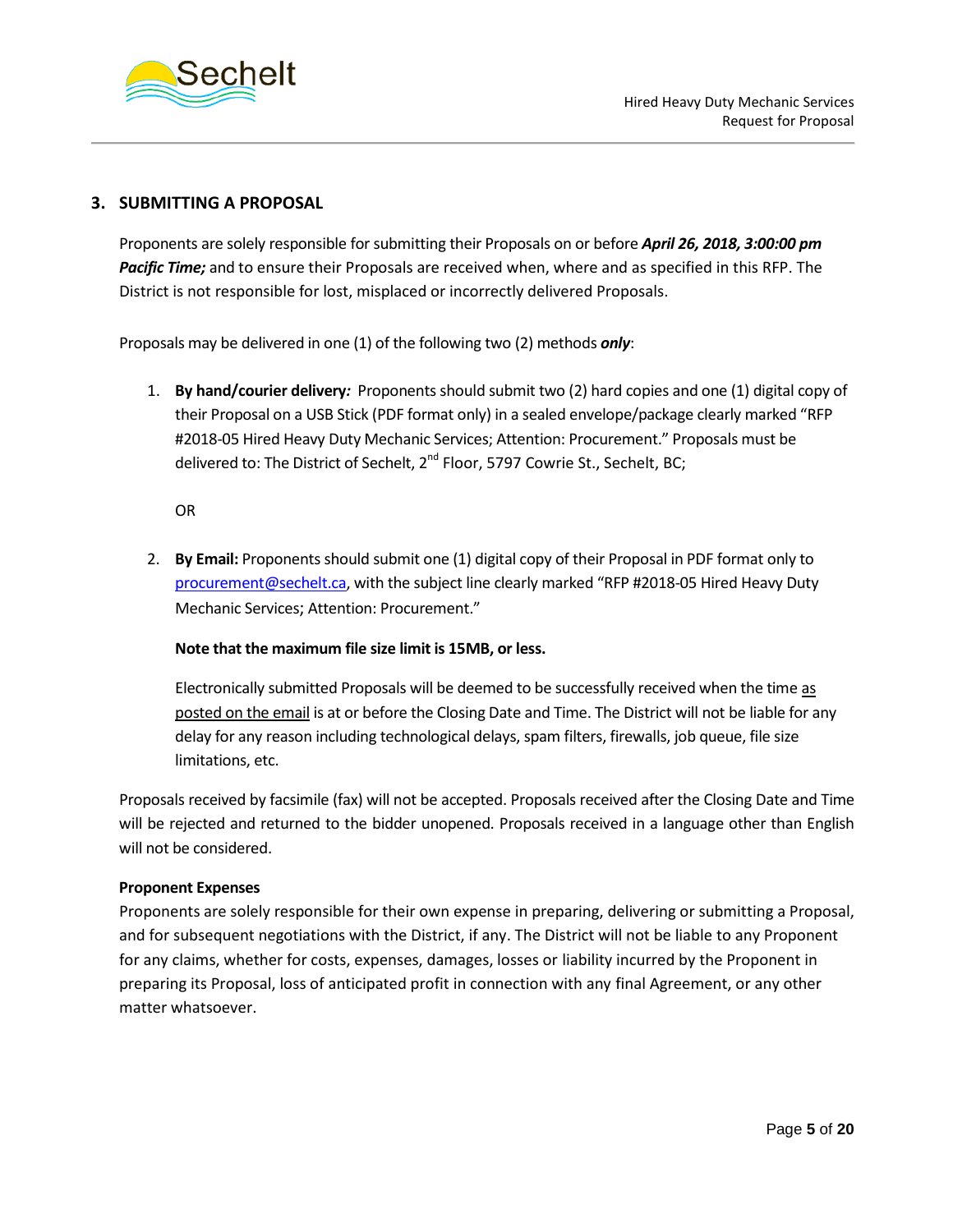

#### **Acceptance and Rejection of Proposals**

The District reserves the right to reject any and all Proposals, or any parts thereof, or to waive any informality or defect in any Proposal if it is in the best interests of the District.

All Proposals, plans and other documents submitted shall become property of the District. Responses to this RFP are considered public information and are subject to disclosure under the *Freedom of Information and Protection of Privacy Act*.

#### **Inquiries Related to this RFP**

All inquiries must be directed in writing via email only to the District's Procurement Agent at [procurement@sechelt.ca.](mailto:procurement@sechelt.ca) The subject line must read: "RFP #2018-05 Hired Heavy Duty Mechanic Services." No other verbal or written instruction or information shall be relied upon by Proponents, nor will they be binding upon the District.

All inquiries regarding this RFP must be received by 3:00pm Pacific Time five (5) business days prior to the Closing Date and Time.

If an Addendum is necessary, it will be posted on the BC Bid, CivicInfo BC and District's websites, and shall become part of the RFP. It is the responsibility of Proponents to ensure that they have retrieved any and all Addenda/Addendum issued prior to the Closing Date and Time.

#### **Withdrawl**

Proponents may amend or withdraw their Proposals before the Closing Date and Time by submitting a request in writing via email only to the District's Procurement Agent at **procurement@sechelt.ca**. The subject line must read: "RFP #2018-05 Hired Heavy Duty Mechanic Services."

Upon Closing Date and Time, all Proposals become irrevocable, and Proponents cannot change any part of their Proposals, unless clarification is specifically requested by the District.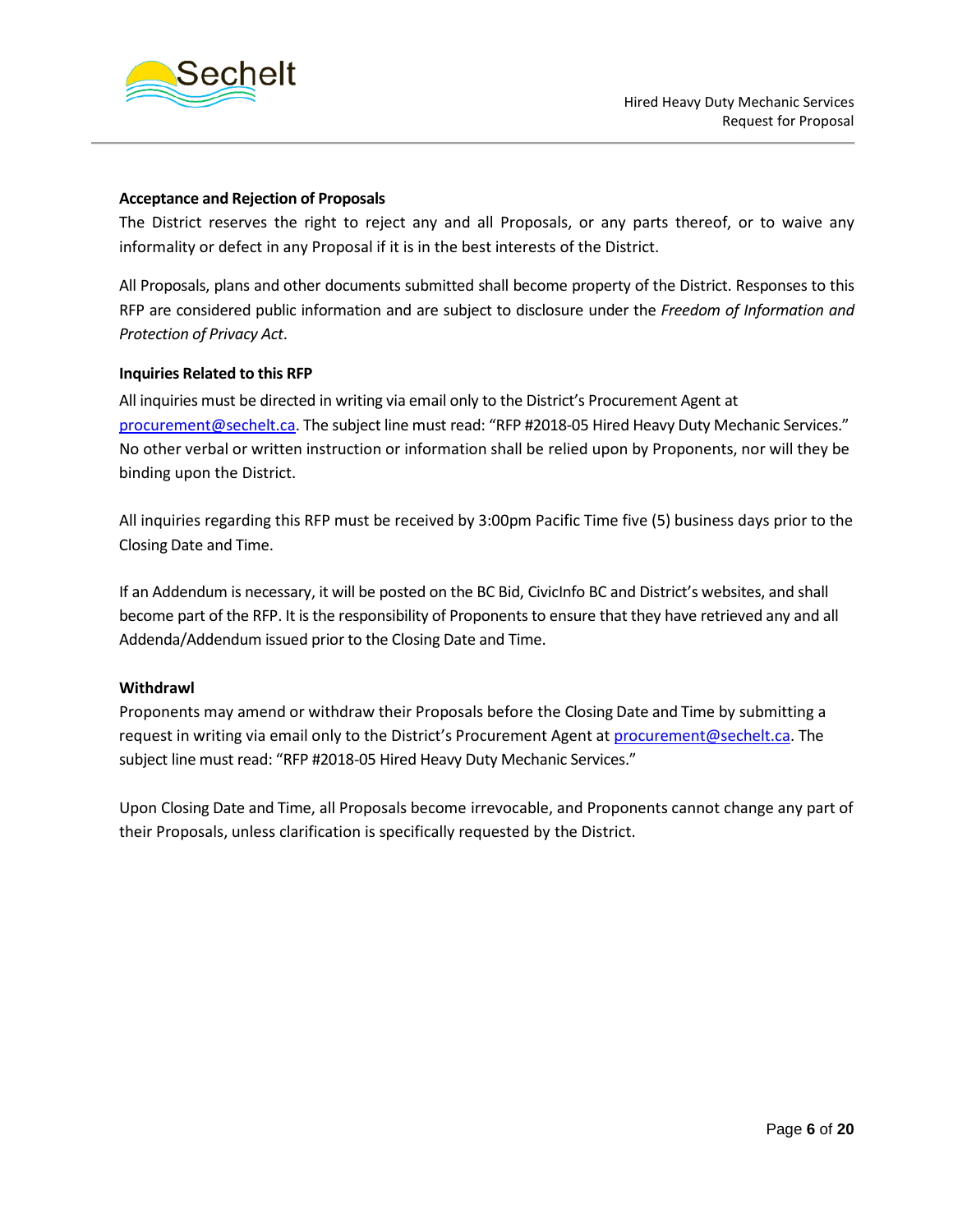

#### **4. SELECTION CRITERIA**

Proposals will be opened in private and will be evaluated equally against pre-defined criteria by an evaluation team. The criteria include, but are not limited to, the following:

- 1. Availability of Proponent to complete work when required;
- 2. Lowest price of the services provided by the Proponent to the District in accordance with the RFP specifications;
- 3. Proponent's proximity to the District's Public Works Yard at 5445 Allen Road, Sechelt, BC;
- 4. Proponent's experience and references; and
- 5. A comprehensive information package for any subcontractor that the Proponent will use for delivery of the services specified in this RFP.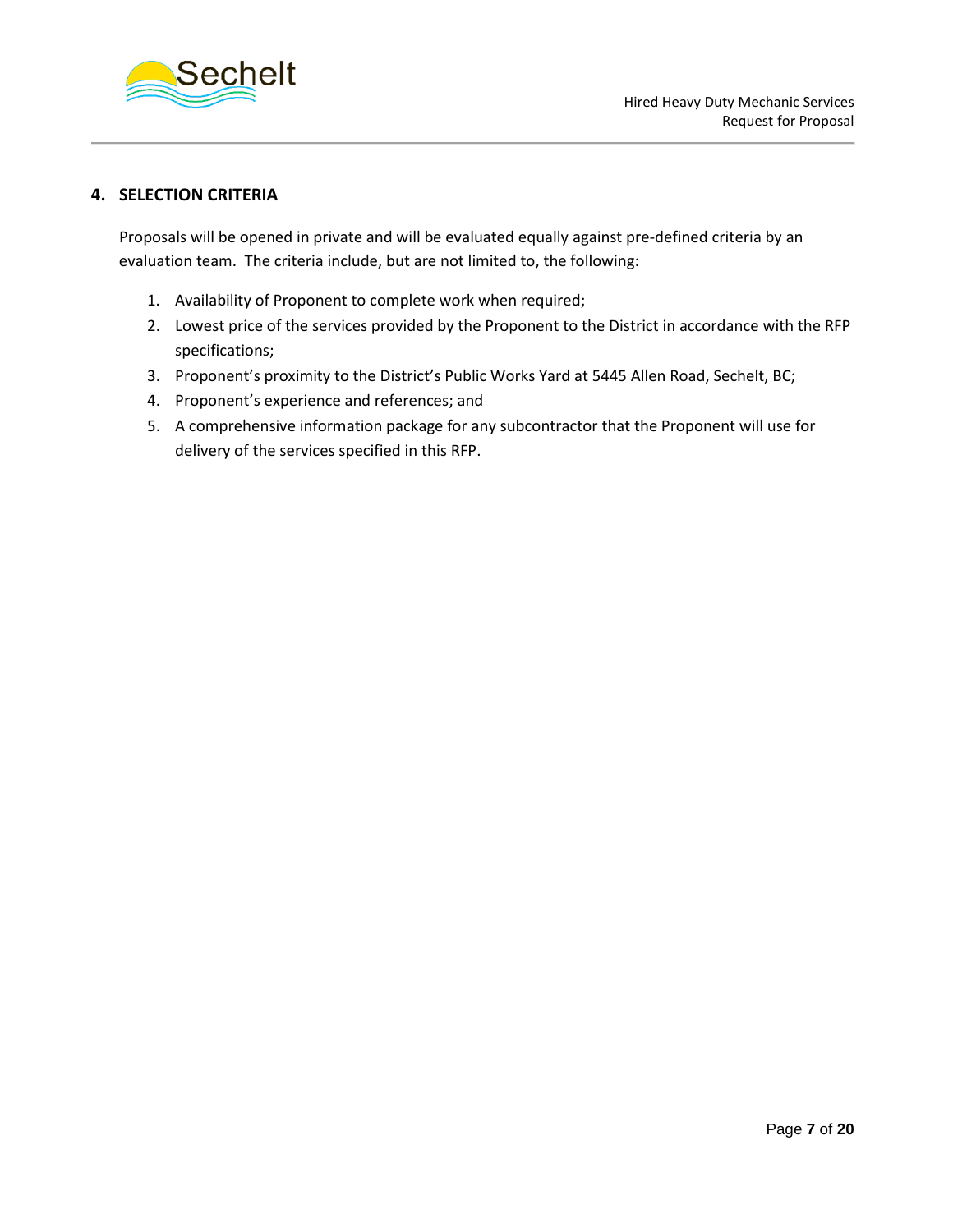

#### **5. GENERAL TERMS AND CONDITIONS**

#### **FORM OF OFFER**

This RFP must be completed in its entirety and it is Proponents' sole responsibility to ensure that their Proposals and the number of copies in the form required are received on time and at the proper location. Failure to properly complete the requirements of this RFP may cause a Proposal to be rejected. Proposals received after the Closing Date and Time will be returned unopened.

#### **INDEMNITY**

The Proponent agrees to indemnify and save harmless the District, its employees, elected officials, contractors and agents from any loss, claim (including any claim of infringement of third-party intellectual property rights), damage award, action, cause of action, cost or expense that the District or any of the District's employees, elected officials, contractors or agents may sustain, incur, suffer or be put to at any time, either before or after this Agreement ends, to the extent the loss is directly or indirectly caused or contributed to:

- any act or omission by the Proponent or by any of the Proponent's agents, employees, officers, directors or subcontractors in connection with this Agreement; or
- any representation or warranty of the Proponent being or becoming untrue or incorrect.

#### **INVOICING & PAYMENTS**

Successful Proponents are required to issue invoices to the District for the goods or services that are rendered. Original invoices should be forwarded to the District as follows:

> Accounts Payable District of Sechelt 2<sup>nd</sup> Floor, 5797 Cowrie Street PO Box 129, Sechelt, BC V0N 3A0 Email: [finance@sechelt.ca](mailto:finance@sechelt.ca)

The District has payment terms of net thirty (30) days. Where applicable, the purchase order number assigned, or other meaningful reference/subject matter, must be stated on the invoice otherwise payment may be delayed.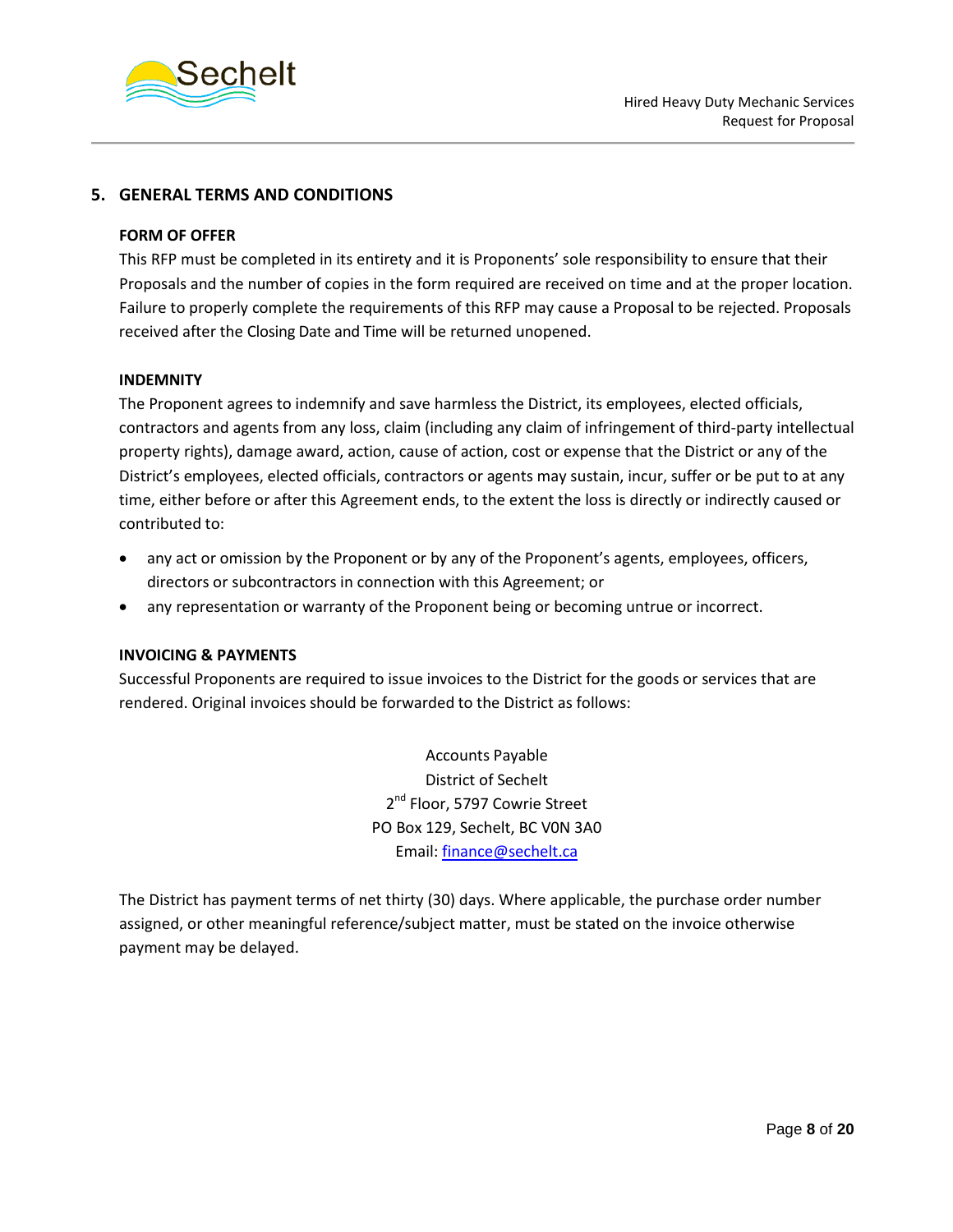

#### **EXTRAS**

No payments for extras will be made unless prior written approval or an approved change order has been issued by the District.

#### **IRREVOCABLE SUBMISSION**

Proposals will be open for acceptance for at least ninety (90) days after the Closing Date and Time. The District may request the date to be extended to one hundred twenty (120) days if the process requires more time to execute such as seeking elected officials' approval.

#### **TIME IS OF THE ESSENCE**

Time shall be of the essence in any Agreement. The District reserves the right to cancel any goods/services if not fulfilled within a reasonable time and in accordance with the terms and conditions specified herein.

#### **ASSIGNMENT**

The Proponent will not assign or transfer its obligations under any Agreement, in whole or in part, without the written consent of the District.

#### **RESERVATION OF RIGHTS**

In addition to any other reservation of rights set out in the RFP, the District reserves the right, in its sole discretion, to:

- modify the terms of the RFP at any time prior to the Closing Date and Time, including the right to cancel the RFP at any time prior to entering into an Agreement with a Proponent;
- in accordance with the terms of the RFP, to accept the Proposal(s) that it deems most advantageous to itself;
- waive any non-material irregularity, defect or deficiency in a Proposal;
- request clarification from a Proponent with respect to its Proposal, including clarification as to provisions that are conditional or that may be inconsistent with the specifications in the RFP, without any obligations to make such a request to all Proponents;
- reject any Proposal due to unsatisfactory references or unsatisfactory past performance under Agreements with the District, or any material error, omissions or misrepresentation in the Proposal;
- at any time, reject any or all Proposals; and
- at any time, terminate the competition without award and obtain the goods and services described in the RFP by other means, or do nothing.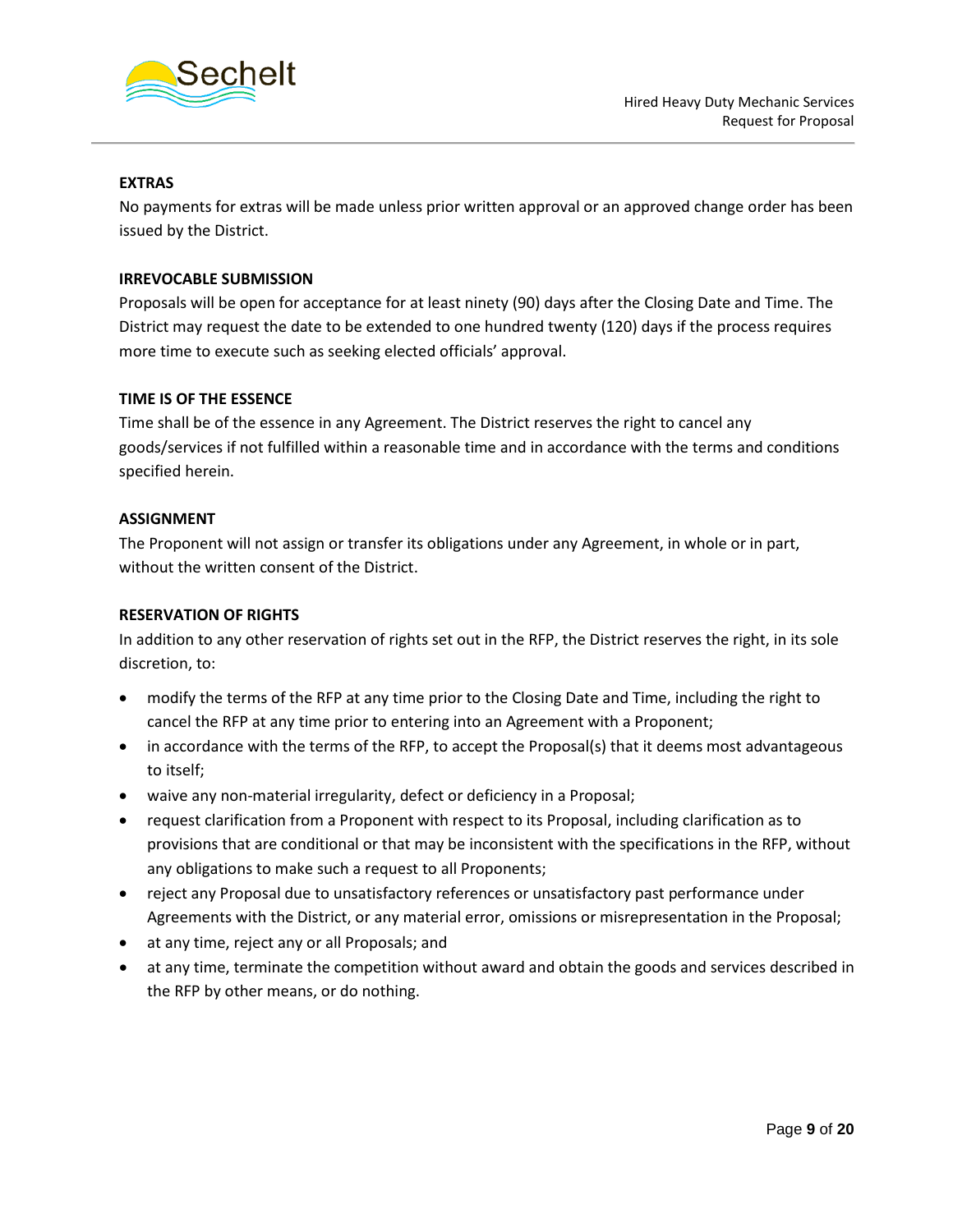



#### **ACCEPTANCE OF TERMS**

Submission of a Proposal indicates acceptance of all terms and conditions, including those that follow and that are included in all schedules, appendices and any addenda.

#### **PROPONENT'S RESPONSIBILITY**

It is the Proponent's responsibility to ensure that the terms and conditions contained herein are fully understood and to obtain any further information required on its own initiative. The District reserves the right to share, with all Proponents, all questions and answers related to the RFP.

#### **EVALUATION**

Proposals will be assessed in accordance with the evaluation criteria outlined in Section 4. The District will be under no obligation to receive further information, whether written or oral, from any Proponent. The District is under no obligation to perform any investigations or to otherwise verify any statements or representations made in a Proposal.

#### **AWARD OF AGREEMENT**

The District reserves the right to cancel, award all or part of the scope of work described in this document to a single Proponent or may split the award with multiple Proponents.

The RFP shall not be construed as an Agreement to purchase goods or services and does not commit the District in any way to award an Agreement. The lowest priced or any Proposal will not necessarily be accepted.

#### **INSURANCE & WORKERS COMPENSATION**

The Proponent shall provide proof of, and continuously hold for the term of any Agreement, insurance coverage with minimum limits of not less than those stated below:

- Commercial General Liability—not less than \$5 million per occurrence.
- Vehicle Third Party Liability—not less than \$5 million per occurrence.

Successful Proponents are required to add the District as an "additional insured" on the Commercial General Liability policy of insurance.

Proponents must comply with, and must ensure that any subcontractors comply with, all applicable occupational health and safety laws in relation to the performance of the Proponent's obligations under any Agreement, including the *Workers Compensation Act* in British Columbia or similar laws in other jurisdictions.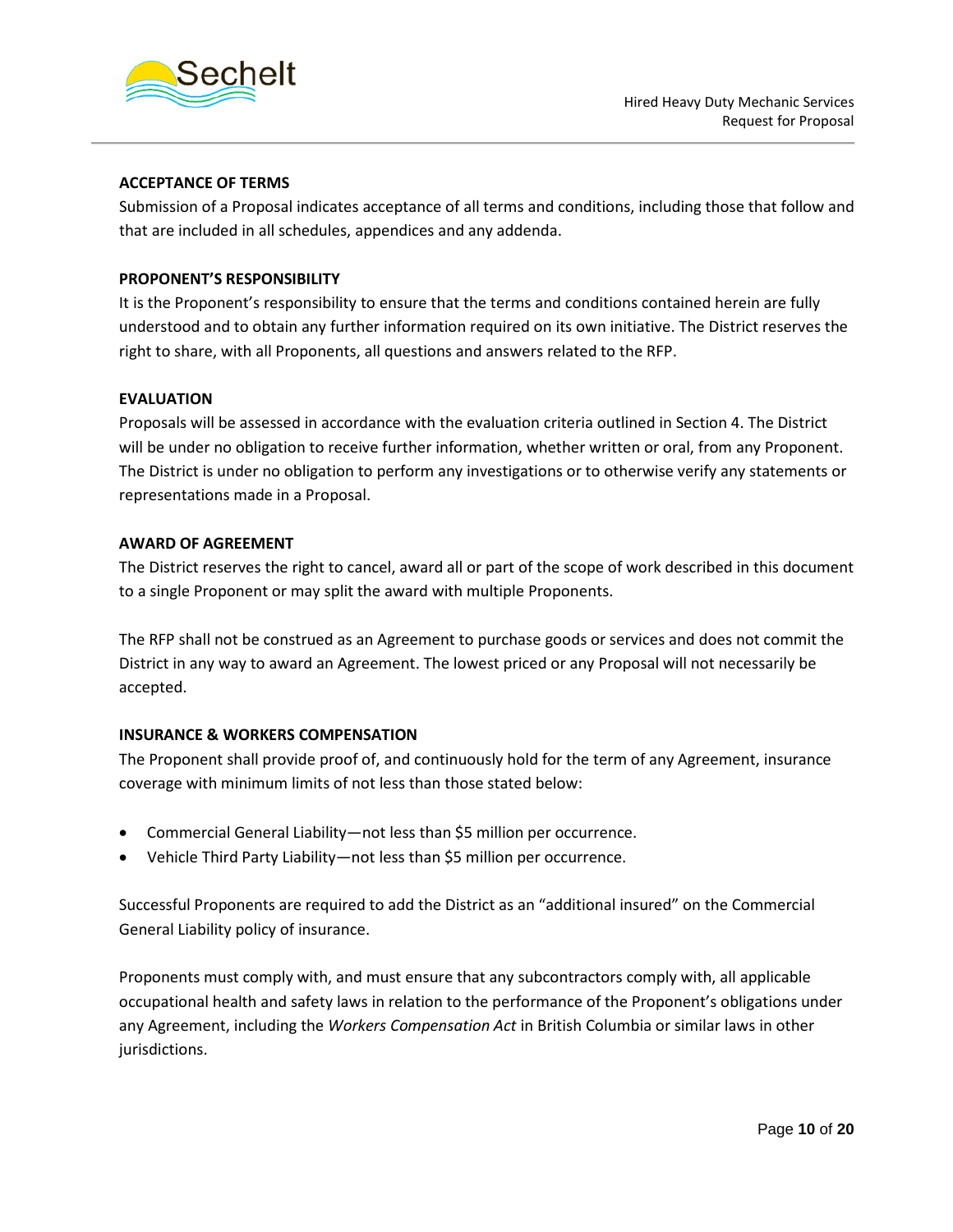

Where applicable, Proponents must apply for and maintain personal optional protection insurance (consisting of income replacement and medical care coverage) during the term at the Proponent's expense if:

- the Proponent is an individual or a partnership of individuals and does not have the benefit of mandatory workers compensation coverage under the *Workers Compensation Act* or similar laws in other jurisdictions; and
- such personal optional protection insurance is available for the Proponent from WorkSafe BC or other sources.

Within ten (10) business days of being requested to do so by the District, the Proponent must provide evidence of the Proponent's compliance with the *Workers Compensation Act.*

#### **COLLUSION**

Except as otherwise specified or as arising by reason of the provisions of the RFP, no person, partnership, or corporation other than the Proponent has or will have any interest or share in this Proposal or in any Agreement which may be completed in respect thereof. There is no collusion or arrangement between the Proponent and any other actual or prospective Proponent in connection with responses submitted for this project and the Proponent has no knowledge of the context of other responses and has no comparison of figures or agreement or arrangement, expressed or implied, with any other party in connection with the making of the Proposal.

#### **LIABILITY OF ERRORS**

While the District has used considerable efforts to ensure information in the RFP is accurate, the information contained herein is supplied solely as a guideline for Proponents. The information is not guaranteed or warranted to be accurate by the District, nor is it necessarily comprehensive or exhaustive. Nothing in the RFP is intended to relieve Proponents from forming their own opinions and conclusions with respect to the matters addressed in the RFP.

#### **LAW**

This RFP and any resulting Agreement(s) are governed by, and are to be interpreted and construed in accordance with the laws applicable in British Columbia, Canada.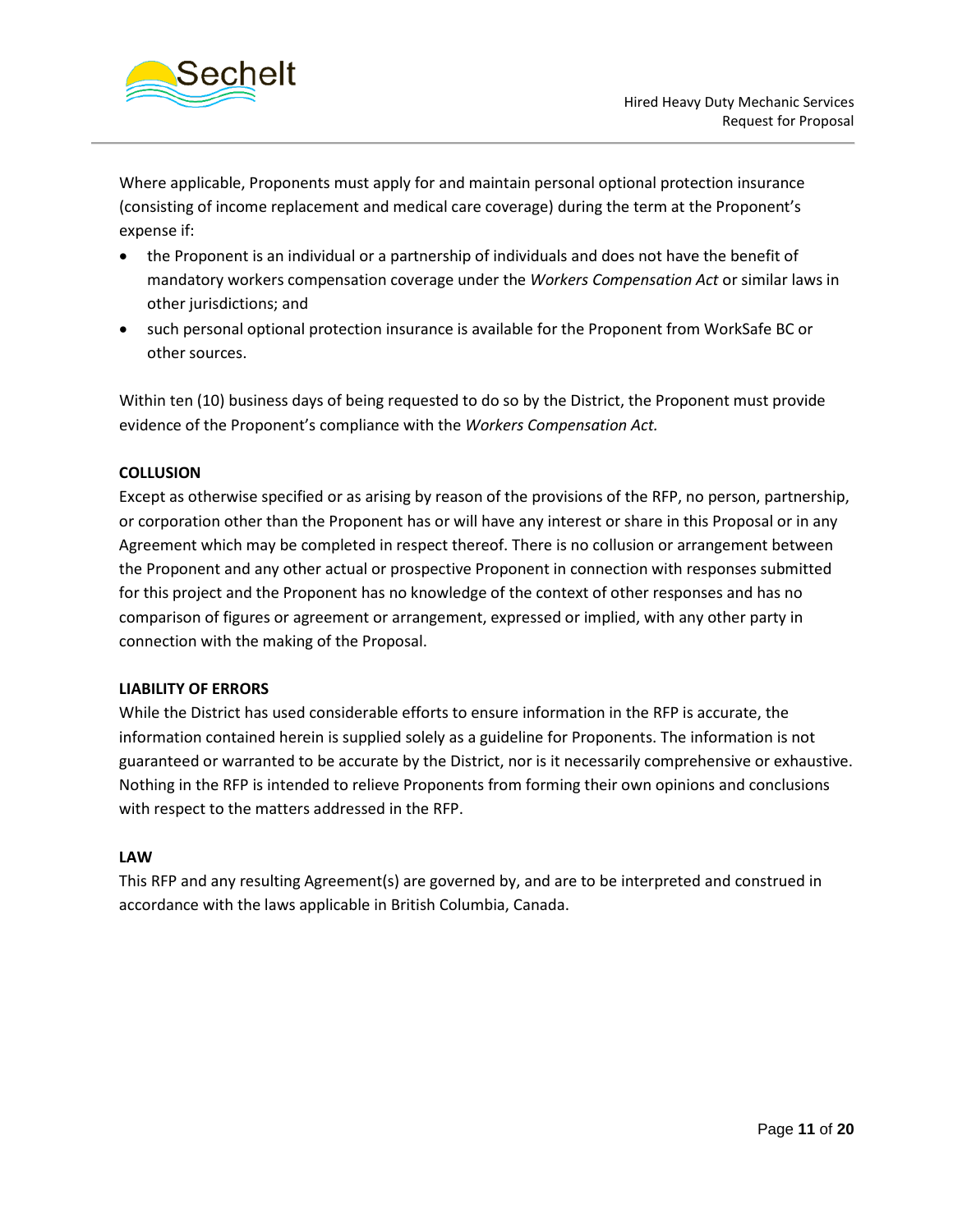

### **CONFLICT OF INTEREST & SOLICITATION**

A Proponent may be disqualified if the Proponent's current or past corporate or other interests, or those of a proposed subcontractor, may, in the District's opinion, give rise to an actual or potential conflict of interest in connection with the services described in the RFP. This includes, but is not limited to:

- involvement by a Proponent in the preparation of the RFP;
- a relationship with any employee, contractor, elected official or representative of the District involved in preparation of the RFP;
- participation on the evaluation committee or in the administration of any Agreement; or
- a relationship with any employee, contractor, elected official or representative of the District participating on the evaluation committee or in the administration of any Agreement.

If a Proponent is in doubt as to whether there might be a conflict of interest, the Proponent should consult with the District's Procurement Agent prior to submitting a Proposal. By submitting a Proposal, the Proponent is required to represents any and all circumstances that would give rise to a conflict of interest that is actual or potential in respect of the RFP on Schedule E.

A Proponent must not attempt to influence the outcome of the RFP process by engaging in lobbying activities. Any attempt by the Proponent to communicate for this purpose directly or indirectly with any employee, contractor or agent of the District, including members of the evaluation committee and any elected officials of the District, or with the media, may result in disqualification of the Proponent.

#### **DEFAULT & TERMINATION**

The District at its sole discretion may immediately terminate any Agreement awarded through this process if there is a major violation of agreed terms and conditions or where the Proponent has taken an action against the District. During the Agreement period, should the District experience budget restraint or operational requirements that require a review of any Agreement, the District reserves the right to terminate any Agreement without penalty with three (3) weeks written notice. If key personnel change, the District reserves the right to terminate any Agreement prior to term.

The District may, by Notice of Default to the Proponent, immediately terminate, in whole or in part, any Agreement if the Proponent fails to perform the services required. In the event the District does terminate the Agreement, in whole or in part, as specified above, the District may acquire the goods or services in an alternative method for business continuity and the Proponent shall be liable to the District for any incurred additional costs such as liquidated damages.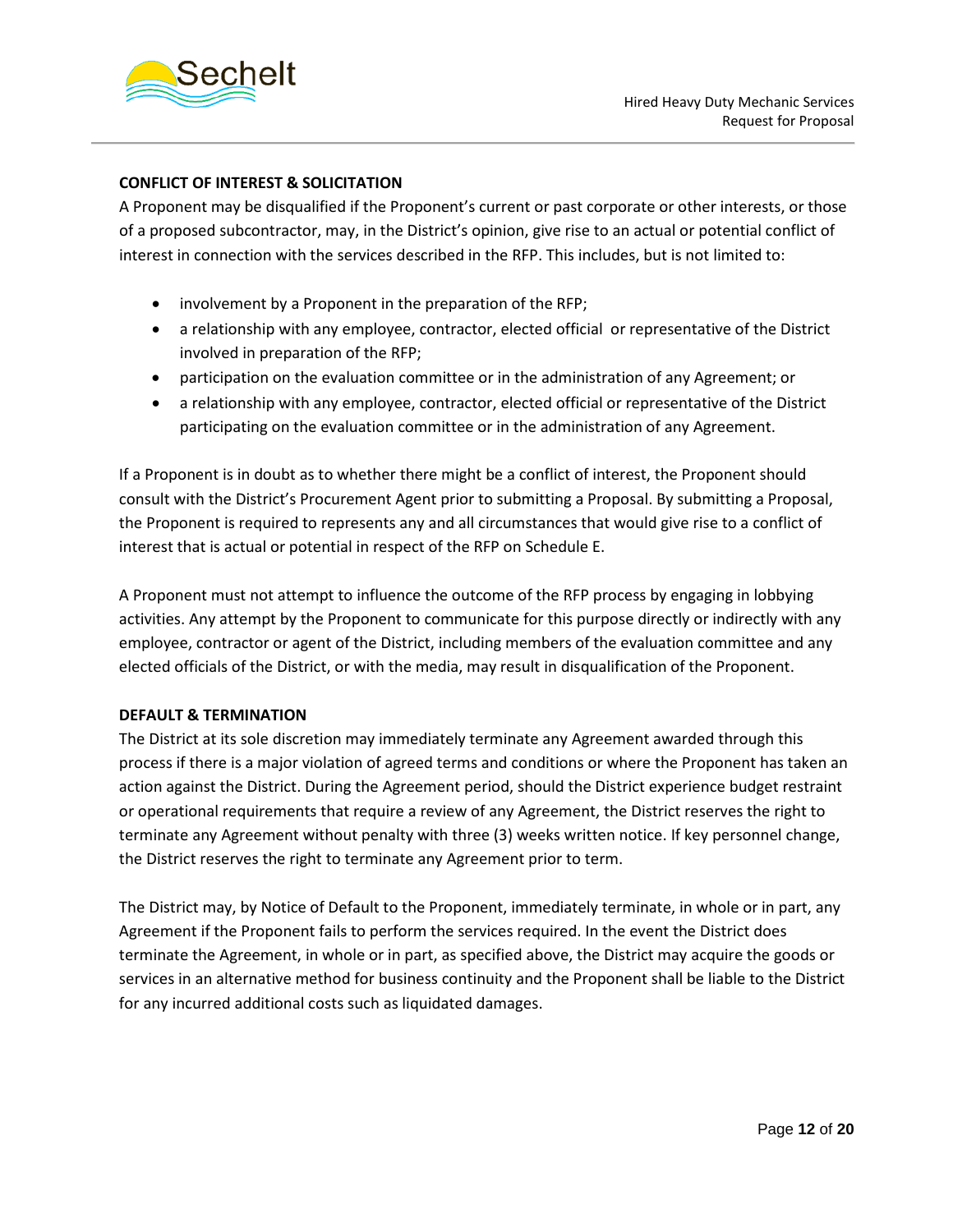

#### **FORCE MAJEURE (ACT OF GOD)**

Neither party shall be responsible for any delay or failure to perform under its obligations under any Agreement where such delay or failure is due to fire, flood, explosion, war, embargo, governmental action, Act of Public Authority, Act of God, or to any other cause or similar force majeure event beyond its control, except labour disruption. In the event force majeure occurs, the party who is delayed or fails to perform shall give prompt notice to the other party and shall take all reasonable steps to eliminate the cause.

#### **CONFIDENTIALITY**

The Proponent acknowledges that prior to the Closing Date and Time it may be required to enter into a confidentiality agreement with the District in order to obtain access to confidential materials relevant to preparing a Proposal.

#### **RIGHT TO DO WORK**

If the Proponent neglects to perform the work properly or fails to perform any provision of any Agreement, the District, after five (5) days written notice to the Proponent, without prejudice to any other remedy, may make good such deficiencies and may deduct all costs incurred from amounts due to the Proponent.

#### **WORKERS & SAFETY**

The Proponent shall employ sufficient workers to perform the work, and will not knowingly employ anyone who is not skilled in the assigned task or who may be a threat to the safety of public, employees or the smooth operation of the District. Anyone deemed to be a threat to safety will be immediately removed at the sole discretion of the District. All equipment used by Proponents must be in good repair, free of leakage of any kind and meet all applicable laws and regulations regarding licensing and operation.

#### **ADVERTISEMENT**

Successful Proponents will not use the name of the District or any of the contents of this document in any advertising or publication without prior written consent from the District.

#### **BYLAW**

Proponents will ensure compliance with and conform to all health and safety laws, bylaws or regulations of the Province of British Columbia, including without limitation the *Workers Compensation Act* and Regulations pursuant thereto.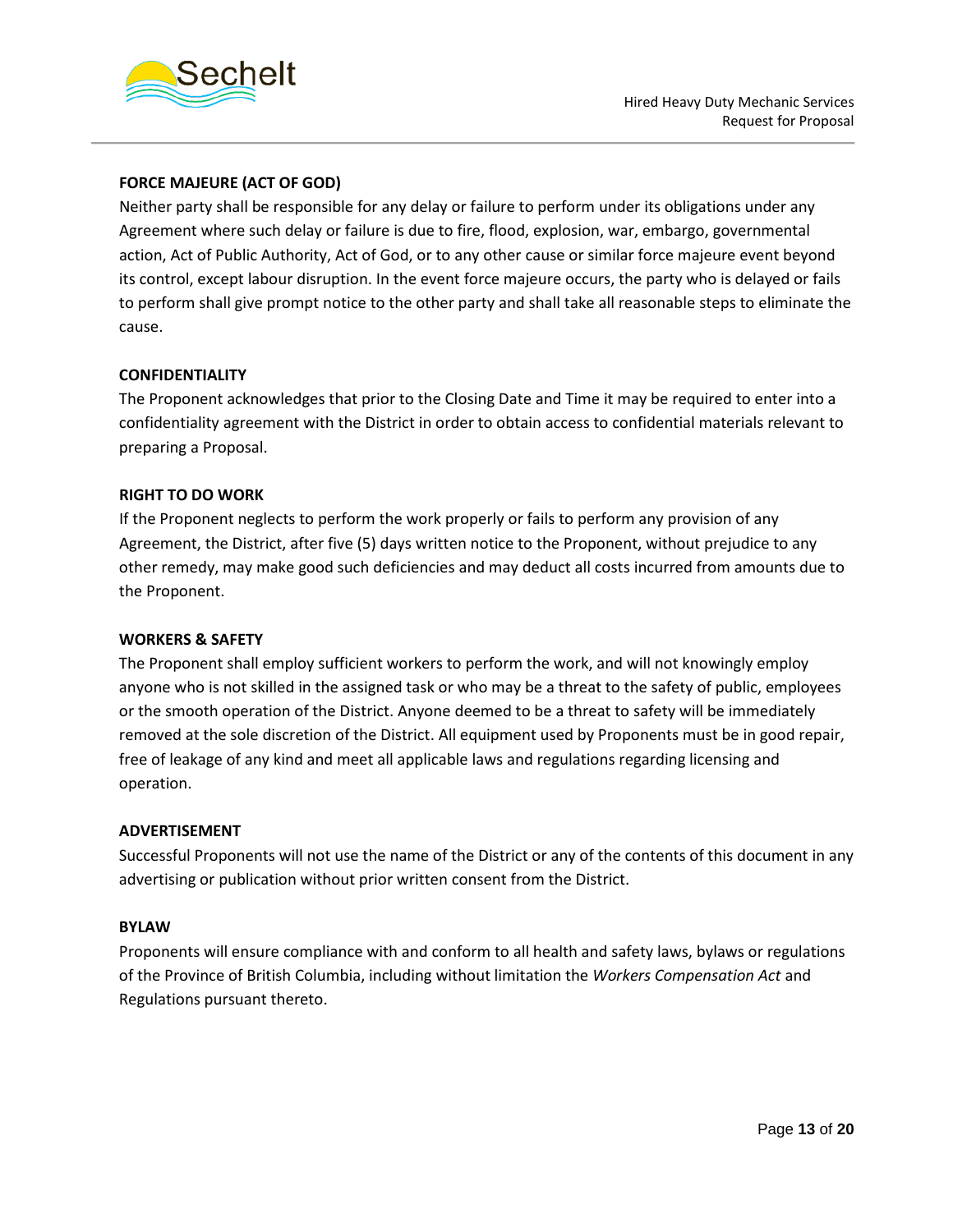

#### **SUBCONTRACTORS**

Unless the RFP states otherwise, the District will accept Proposals where more than one organization or individual is proposed to deliver the services described in the RFP, so long as the Proposal identifies the lead entity that will be the Proponent and that will have sole responsibility to deliver the services under any Agreement. The District will enter into an Agreement with the Proponent only.

The evaluation of the Proponent will include evaluation of proposed subcontractors, if applicable, on Schedule D.

A Proponent may not subcontract to a firm or individual whose current or past corporate or other interests may, in the District's opinion, give rise to an actual or potential conflict of interest in connection with the services described in the RFP. This includes, but is not limited to:

- involvement by a subcontractor in the preparation of the RFP;
- a relationship between a subcontractor and any employee, contractor, elected official or representative of the District involved in preparation of the RFP;
- participation by a subcontractor on the evaluation committee or in the administration of any Agreement; or
- a relationship between a subcontractor and any employee, contractor, elected official or representative of the District participating on the evaluation committee or in the administration of the Agreement.

If a Proponent is in doubt as to whether a proposed subcontractor might be in a conflict of interest, the Proponent should consult with the District's Procurement Agent prior to submitting a Proposal. By submitting a Proposal, the Proponent represents that it is not aware of any circumstances that would give rise to a conflict of interest that is actual or potential, in respect of the RFP, for any proposed subcontractor.

Where applicable, the names of approved subcontractors listed in the Proposal will be included in any Agreement. No additional subcontractors will be added or other changes made to this list in any Agreement without the written consent of the District.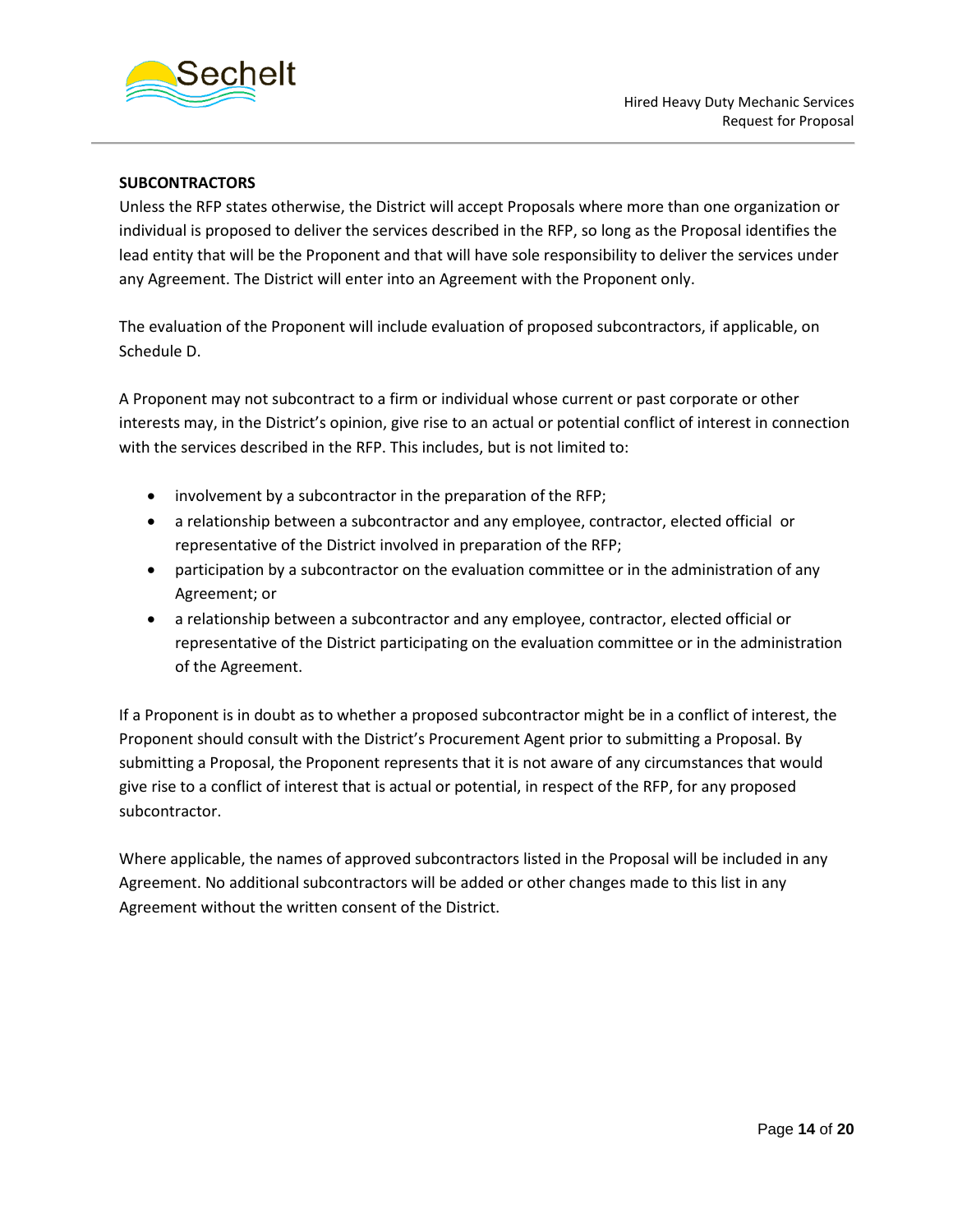

#### **6. PROPOSAL REQUIREMENTS**

All Proposals must be prepared in a manner that clearly demonstrates fulfilment of all the listed requirements.

| 1. SIGNATURE AND ACCEPTANCE | SCHEDULE A |
|-----------------------------|------------|
| 2. PROPOSED RATE SHEET      | SCHEDULE B |
| 3. EXPERIENCE & REFERENCES  | SCHEDULE C |
| 4. PROPOSED SUBCONTRACTORS  | SCHEDULE D |
| 5. DISCLOSURE OF INTEREST   | SCHEDULE E |

These additional items must be submitted by successful Proponents within ten (10) Business Days after the award of any Agreement. Failure to do so may result in the Agreement being awarded to an alternate Proponent who can meet the requirements.

- 6. DISTRICT OF SECHELT BUSINESS LICENSE
- 7. CERTIFICATE(S) OF INSURANCE
- 8. WORKSAFE BC CLEARANCE LETTER
- 9. GST/PST NUMBER, AS APPLICABLE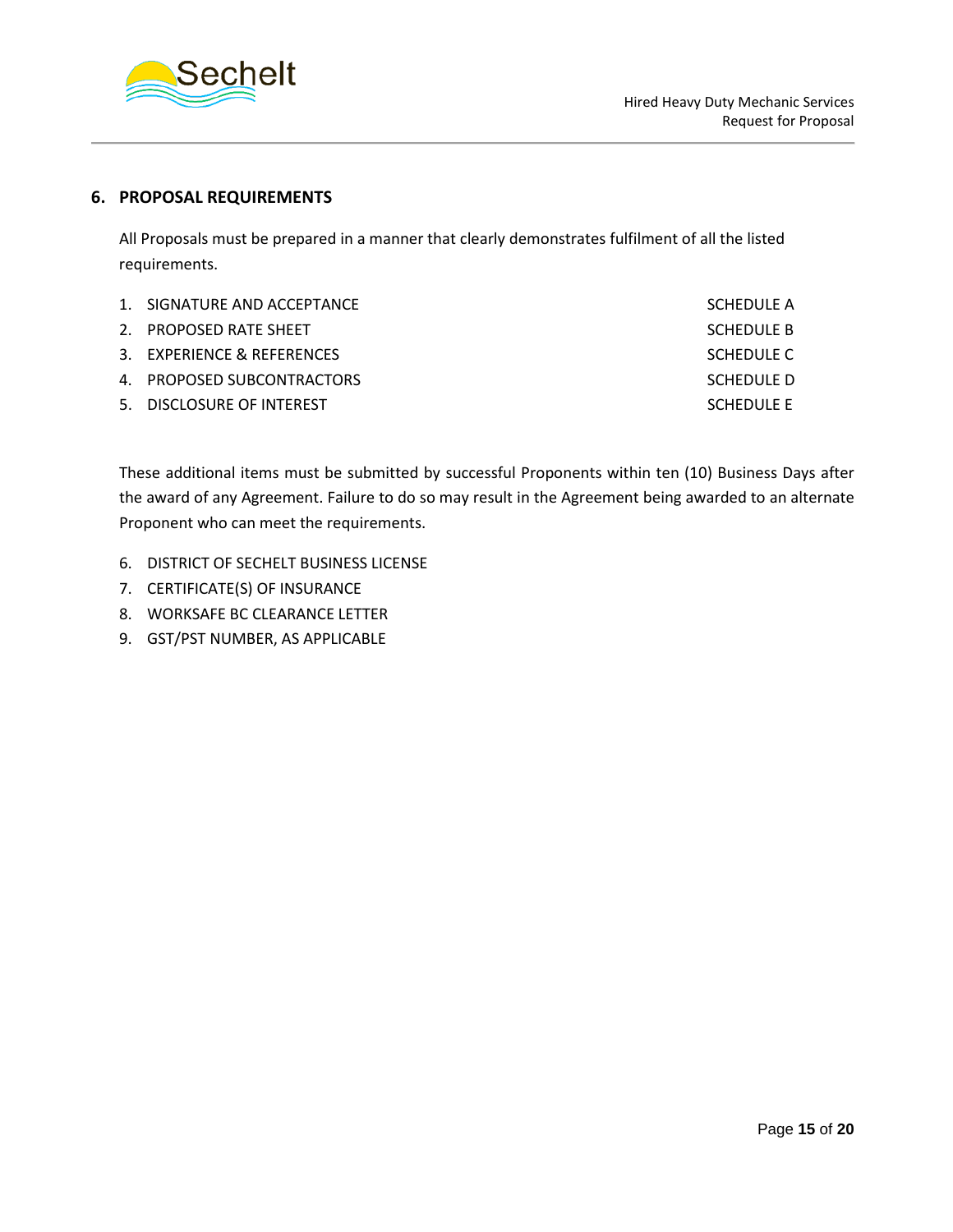

## SCHEDULE A—SIGNATURE AND ACCEPTANCE

Failure to complete this schedule, including a proper signature, will result in a Proposal not being considered. The authorizing signatory must be an officer, employee or agent having authority to legally bind the Proponent to the terms of the Proposal.

| The Proponent is an _____Individual _____ Partnership _____ Corporation (check where applicable) |              |  |  |  |
|--------------------------------------------------------------------------------------------------|--------------|--|--|--|
|                                                                                                  |              |  |  |  |
| Name:                                                                                            |              |  |  |  |
| Address:                                                                                         | Postal Code: |  |  |  |
| Telephone #:                                                                                     | Fax $#$ :    |  |  |  |
| Email:                                                                                           | Website:     |  |  |  |
| Years of experience providing the services requested in this RFP:                                |              |  |  |  |

We certify that we have read and understand the information provided in the RFP and all addenda. The information provided in our Proposal is accurate and we agree to be bound by all conditions, statements, representations and prices offered herein.

Executed this\_\_\_\_\_\_\_ day of \_\_\_\_\_\_\_\_\_\_\_\_\_\_\_\_\_\_\_, 2018.

Signature

Name (print) Title (print)

Witness Signature Witness Name (print)

END OF SCHEDULE A – SIGNATURE AND ACCEPTANCE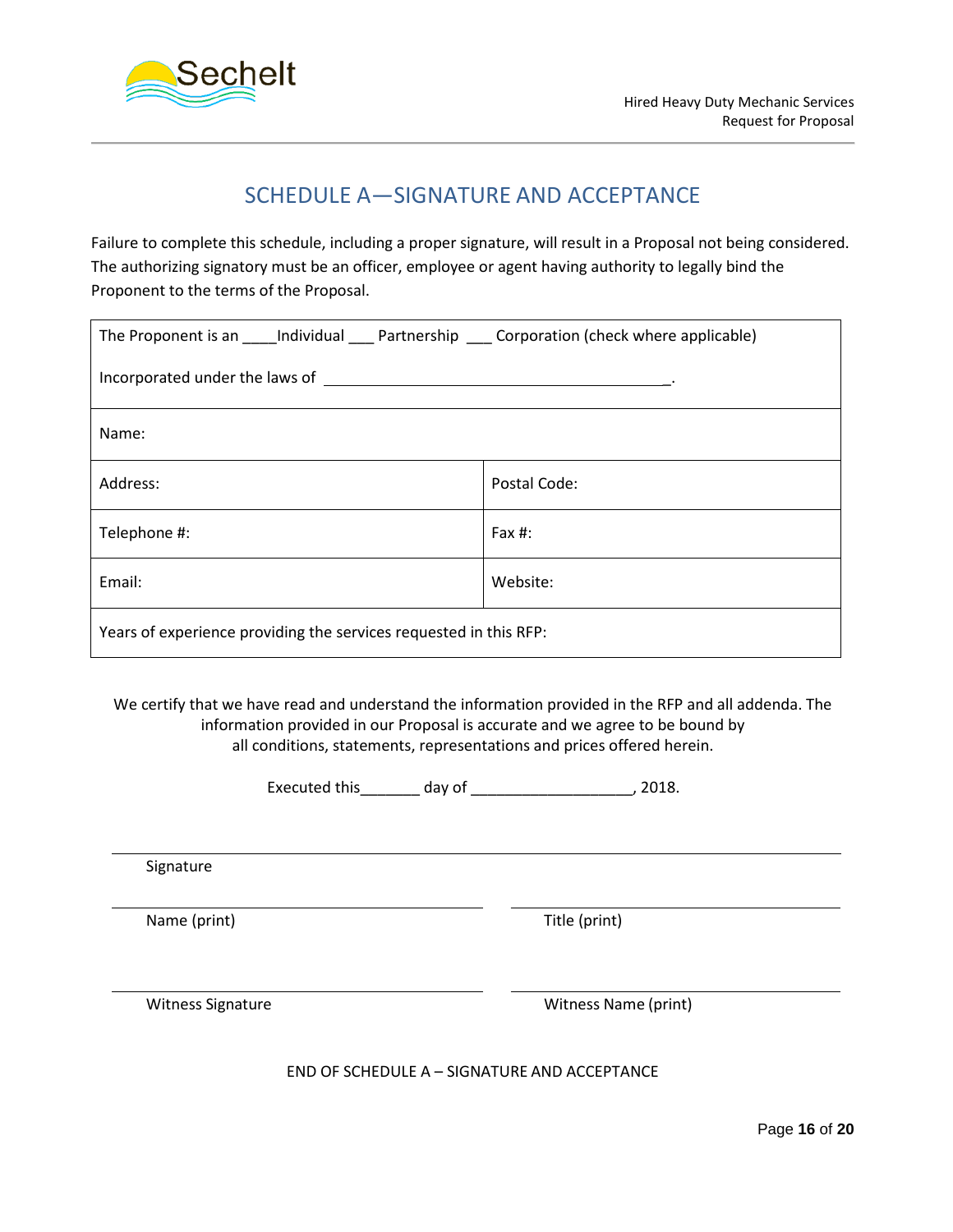

## SCHEDULE B—PROPOSED RATE SHEET

Rates offered must be provided in this Schedule B, and must be firm for the entire Agreement period unless this RFP specifically states otherwise.

Rates shall be in Canadian dollars only and include all costs of performing the requested services, including labour, equipment, fuel, transportation, delivery, and all other costs associated with the scope of services and requirements in this RFP, excluding any sales taxes. Proponents must provide their GST/PST number as a provision of any Agreement.

Proponents may submit pricing for heavy duty mechanical services for all or part of the equipment listed in Table 1.

If additional space is required, please add an attachment to this form.

| <b>Standard Hourly Rate (\$)</b> | 24/7 Emergency<br>Call Out Rate (\$) | <b>Minimum Call Out (Hours)</b> |
|----------------------------------|--------------------------------------|---------------------------------|
|                                  |                                      |                                 |
|                                  |                                      |                                 |

#### END OF SCHEDULE B—PROPOSED RATE SHEET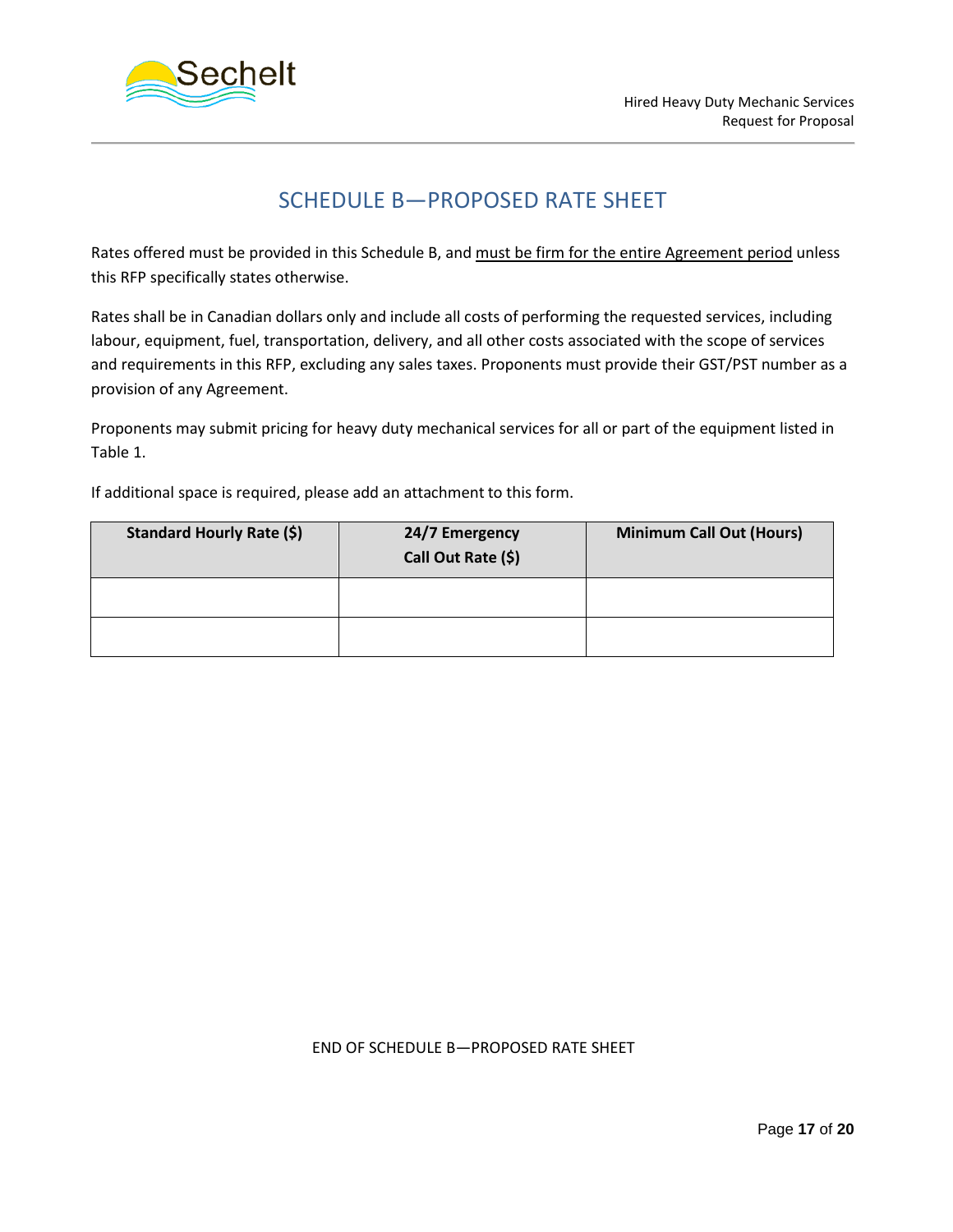

## SCHEDULE C— EXPERIENCE & REFERENCES

Proponents shall provide three (3) separate customers, other than the District, with which they have undertaken work of a similar nature to this Proposal.

The District will use this information to assess the experience of Proponents in the appropriate fields of work, and may contact the references given below before awarding any Agreement.

If additional space is required, please add an attachment to this form.

| <b>Reference 1</b>          |  |
|-----------------------------|--|
| <b>Client Name</b>          |  |
| Contact Name & Phone Number |  |
| Year & Location of Work     |  |
| <b>Contract Value</b>       |  |
| Description of Work         |  |
| <b>Reference 2</b>          |  |
| <b>Client Name</b>          |  |
| Contact Name & Phone Number |  |
| Year & Location of Work     |  |
| <b>Contract Value</b>       |  |
| Description of Work         |  |
| <b>Reference 3</b>          |  |
| <b>Client Name</b>          |  |
| Contact Name & Phone Number |  |
| Year & Location of Work     |  |
| <b>Contract Value</b>       |  |
| Description of Work         |  |

END OF SCHEDULE C—EXPERIENCE & REFERENCES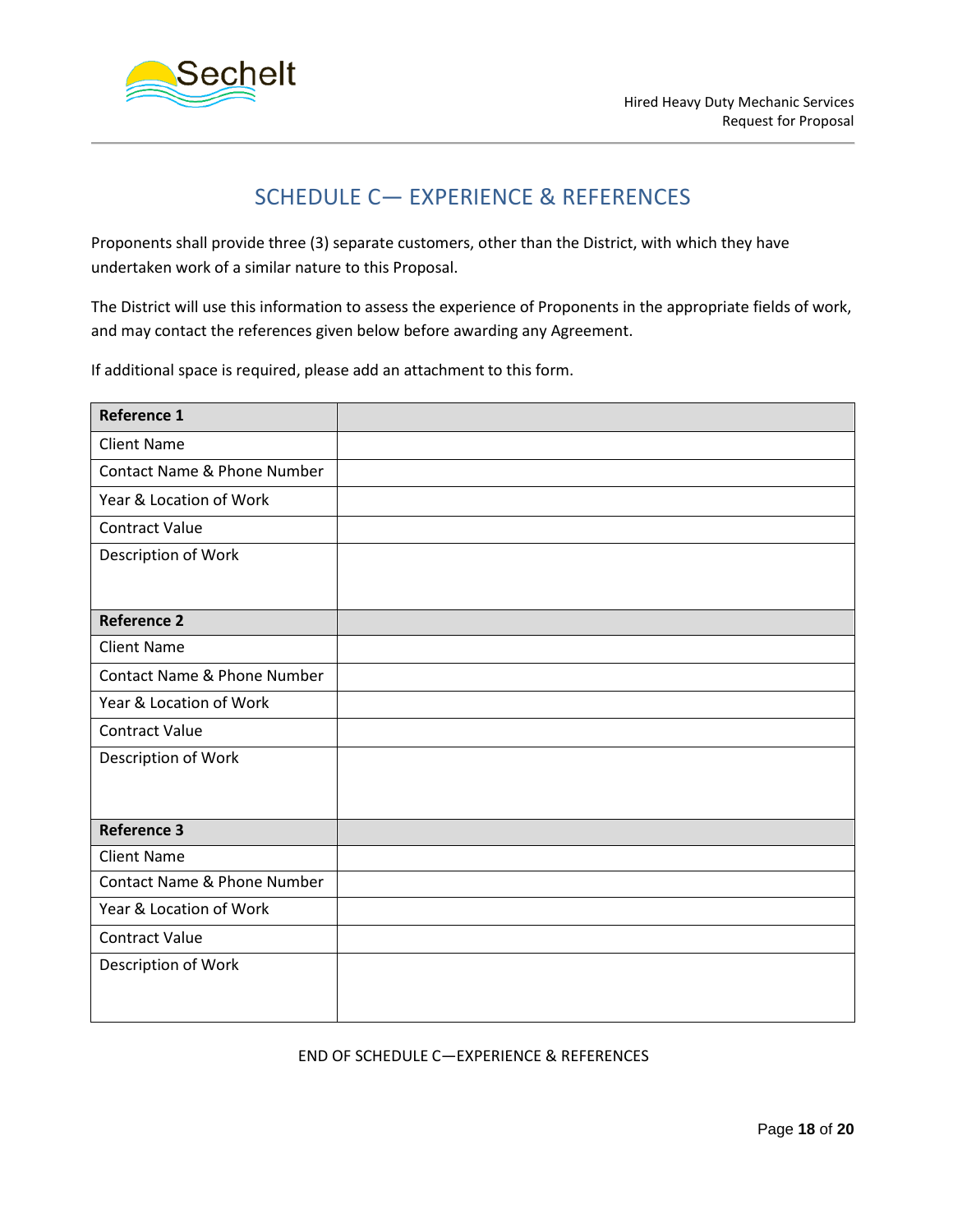

## SCHEDULE D—PROPOSED SUBCONTRACTORS

Proponents must provide a list of all subcontractors expected to be used to provide the goods or services requested under this RFP. This list is required to be updated if any changes occur during the term of any Agreement.

If additional space is required, please add an attachment to this form.

| Company | Subcontractor | <b>Contact Name &amp;</b> | <b>Nature of Work</b> |
|---------|---------------|---------------------------|-----------------------|
|         |               | <b>Phone Number</b>       | to be Performed       |
|         |               |                           |                       |
|         |               |                           |                       |
|         |               |                           |                       |
|         |               |                           |                       |
|         |               |                           |                       |
|         |               |                           |                       |
|         |               |                           |                       |
|         |               |                           |                       |
|         |               |                           |                       |
|         |               |                           |                       |
|         |               |                           |                       |
|         |               |                           |                       |
|         |               |                           |                       |
|         |               |                           |                       |
|         |               |                           |                       |
|         |               |                           |                       |
|         |               |                           |                       |
|         |               |                           |                       |

#### END OF SCHEDULE D—PROPOSED SUBCONTRACTORS